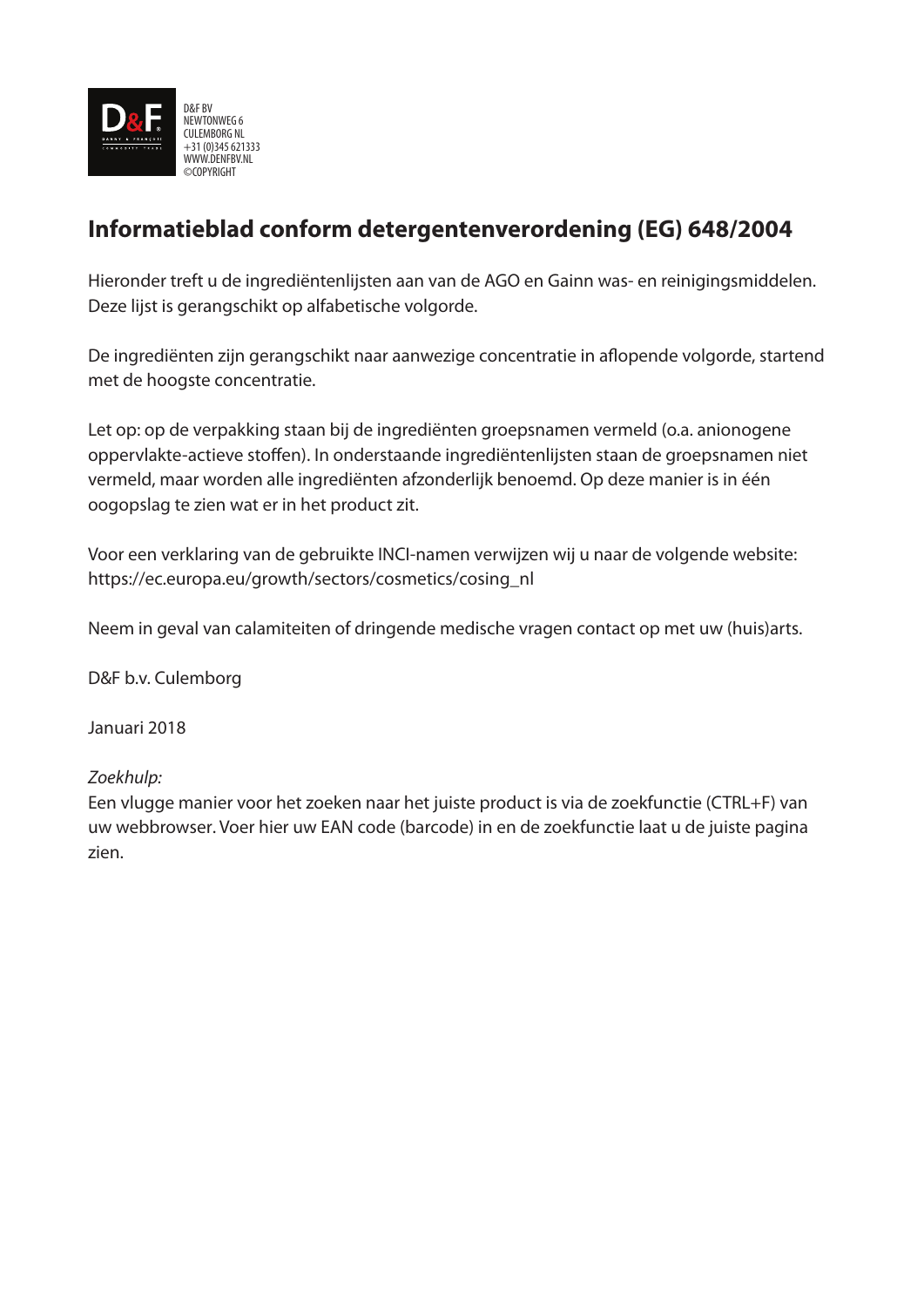Information in accordance with Regulation (EC) No. 648/2004, annex VII D.

| Product name | : Ago Active Fresh hygiëneblok (zeep) |
|--------------|---------------------------------------|
| Product code | : 8717928006060                       |
| Issue date   | : 05-01-2018                          |

#### **COMPOSITION (for INCI names see [http://ec.europa.eu/growth/tools-databases/cosing/\)](http://ec.europa.eu/growth/tools-databases/cosing/)**

SODIUM SULFATE SODIUM C10-16 PARETH-3 SULFATE / SODIUM LAURETH SULFATE COCAMIDE MEA DM HYDANTOIN CITRIC ACID GELLAN GUM AQUA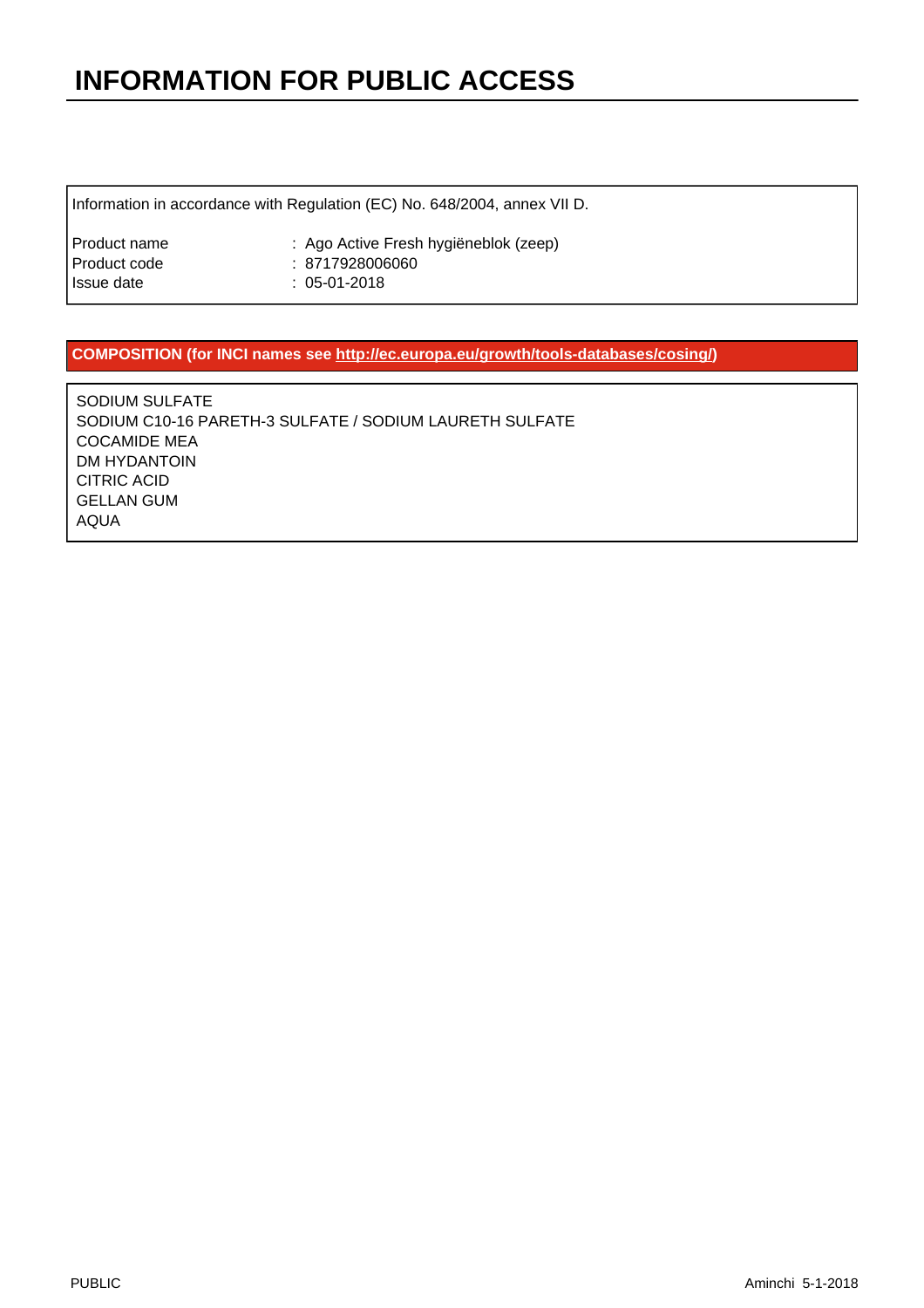Information in accordance with Regulation (EC) No. 648/2004, annex VII D.

| Product name | : Ago Active Fresh hygiëneblok Lavendel (parfum) |
|--------------|--------------------------------------------------|
| Product code | : 8717928006060-lav                              |
| Issue date   | : 05-01-2018                                     |

#### **COMPOSITION (for INCI names see [http://ec.europa.eu/growth/tools-databases/cosing/\)](http://ec.europa.eu/growth/tools-databases/cosing/)**

PARAFFINUM LIQUIDUM Polyurethane Triethoxy(vinyl)silane CYCLOPENTASILOXANE PERFUME LINALOOL COLOURING AGENTS CYCLOHEXASILOXANE CYCLOTETRASILOXANE BENZYL BENZOATE d-LIMONENE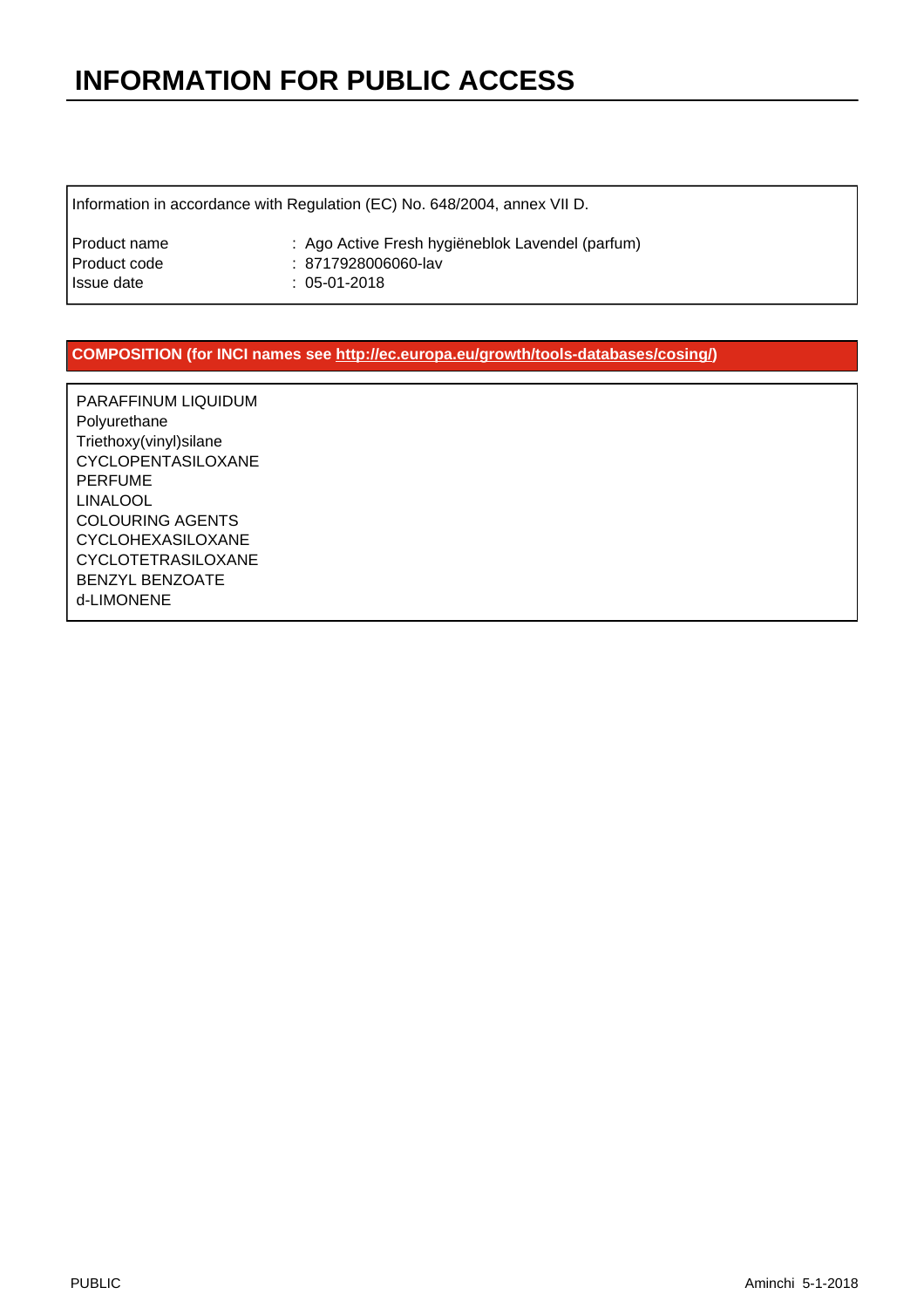Information in accordance with Regulation (EC) No. 648/2004, annex VII D.

| Product name | : Ago Active Fresh hygiëneblok Rozengeur (parfum) |
|--------------|---------------------------------------------------|
| Product code | : 8717928006060-rose                              |
| Issue date   | : 05-01-2018                                      |

#### **COMPOSITION (for INCI names see [http://ec.europa.eu/growth/tools-databases/cosing/\)](http://ec.europa.eu/growth/tools-databases/cosing/)**

PARAFFINUM LIQUIDUM Polyurethane Triethoxy(vinyl)silane CYCLOPENTASILOXANE PERFUME BENZYL BENZOATE **CITRONELLOL** COLOURING AGENTS CYCLOHEXASILOXANE CYCLOTETRASILOXANE LINALOOL BUTYLPHENYL METHYLPROPIONAL ALPHA-ISOMETHYL IONONE **GERANIOL**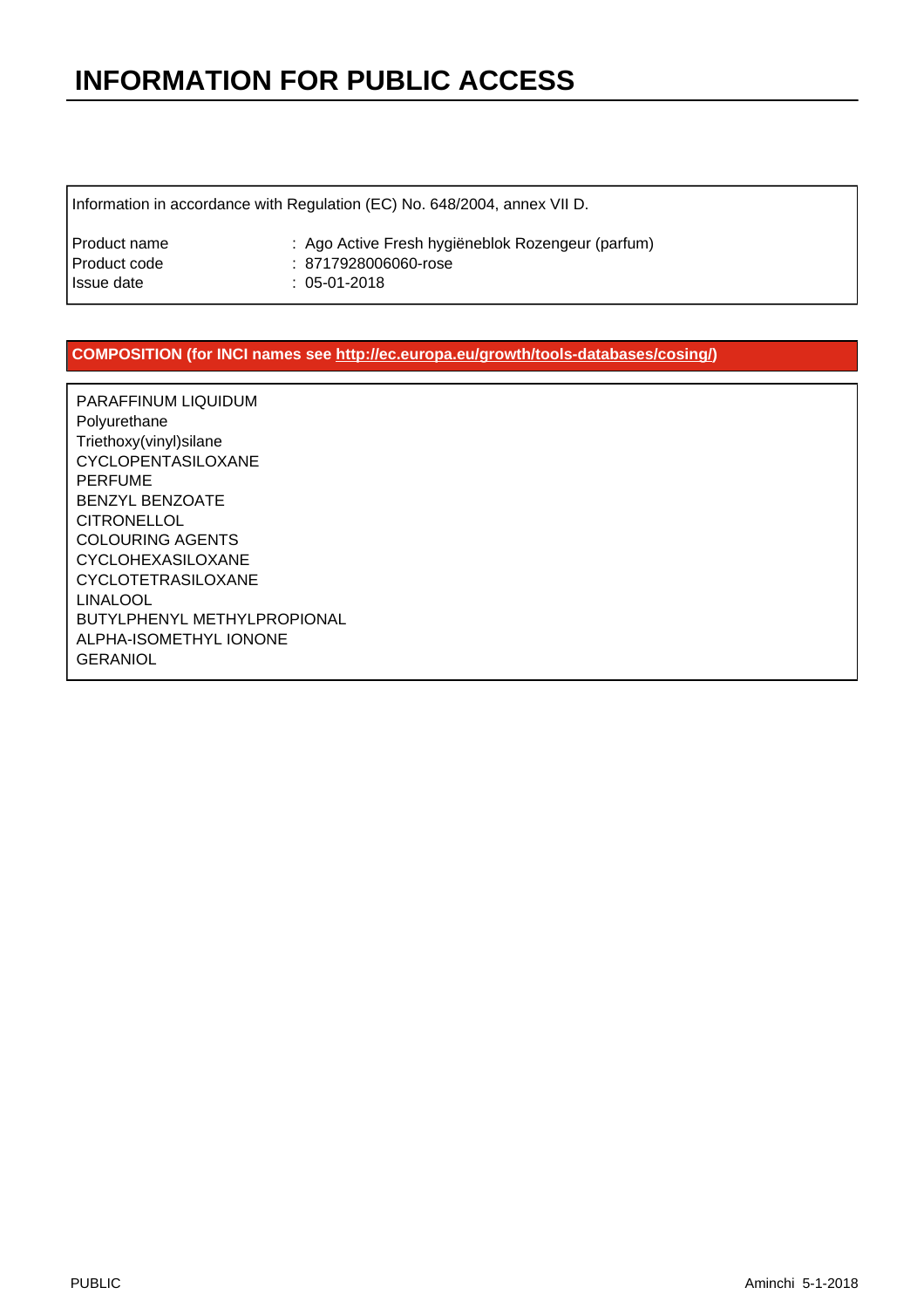Information in accordance with Regulation (EC) No. 648/2004, annex VII D.

| Product name | : Ago Active Fresh hygiëneblok Zeebries (parfum) |
|--------------|--------------------------------------------------|
| Product code | : 8717928006060-ocea                             |
| Issue date   | : 05-01-2018                                     |

#### **COMPOSITION (for INCI names see [http://ec.europa.eu/growth/tools-databases/cosing/\)](http://ec.europa.eu/growth/tools-databases/cosing/)**

PARAFFINUM LIQUIDUM Polyurethane Triethoxy(vinyl)silane CYCLOPENTASILOXANE PERFUME COLOURING AGENTS BENZYL SALICYLATE CYCLOHEXASILOXANE BUTYLPHENYL METHYLPROPIONAL CYCLOTETRASILOXANE CITRONELLOL LINALOOL HYDROXYISOHEXYL 3-CYCLOHEXENE CARBOXALDEHYDE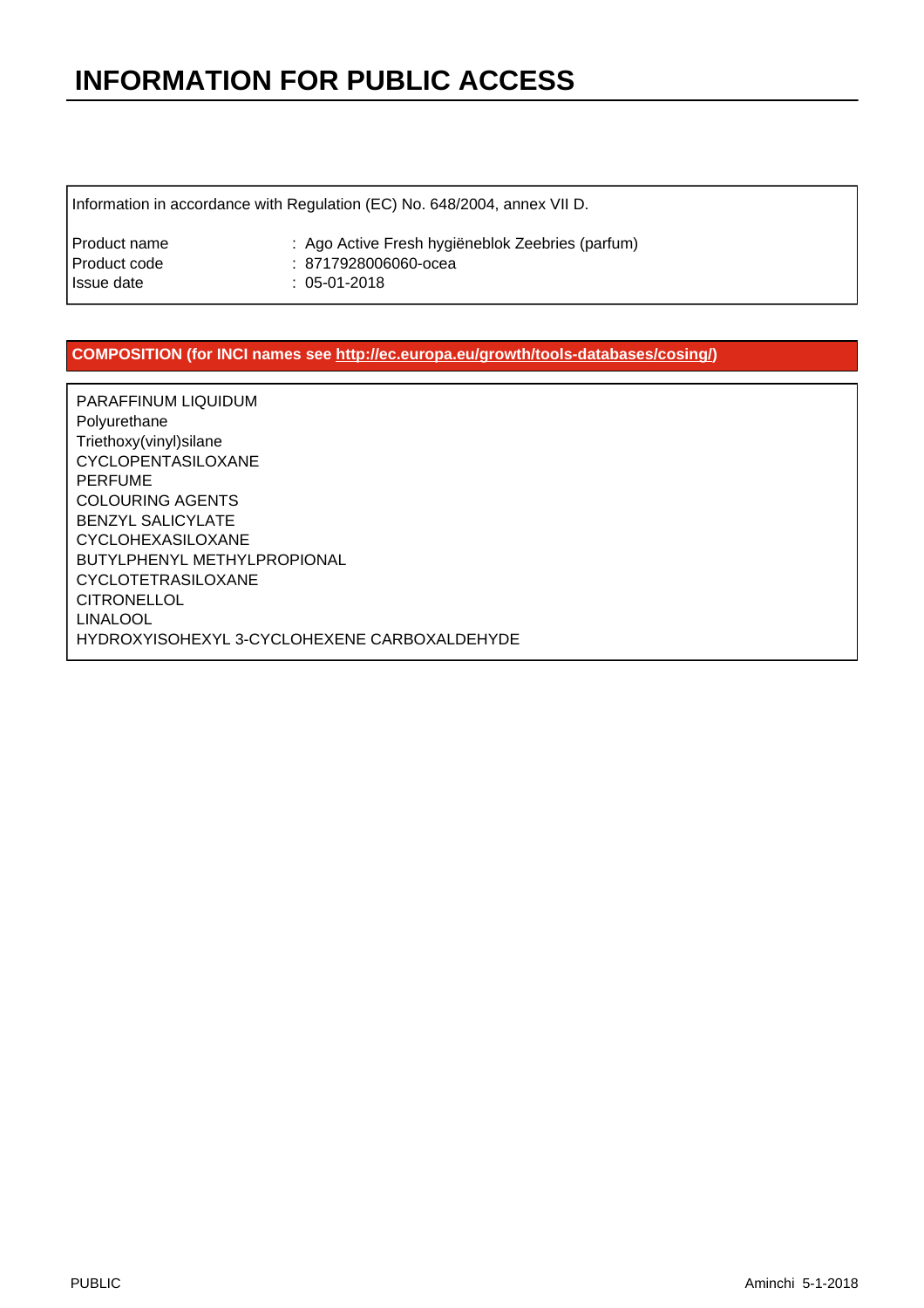Information in accordance with Regulation (EC) No. 648/2004, annex VII D.

| Product name | : Ago Gootsteen ontstopper |
|--------------|----------------------------|
| Product code | : 8717928002369            |
| Issue date   | $: 05-01-2018$             |

#### **COMPOSITION (for INCI names see [http://ec.europa.eu/growth/tools-databases/cosing/\)](http://ec.europa.eu/growth/tools-databases/cosing/)**

SODIUM HYDROXIDE SODIUM CARBONATE SODIUM SILICATE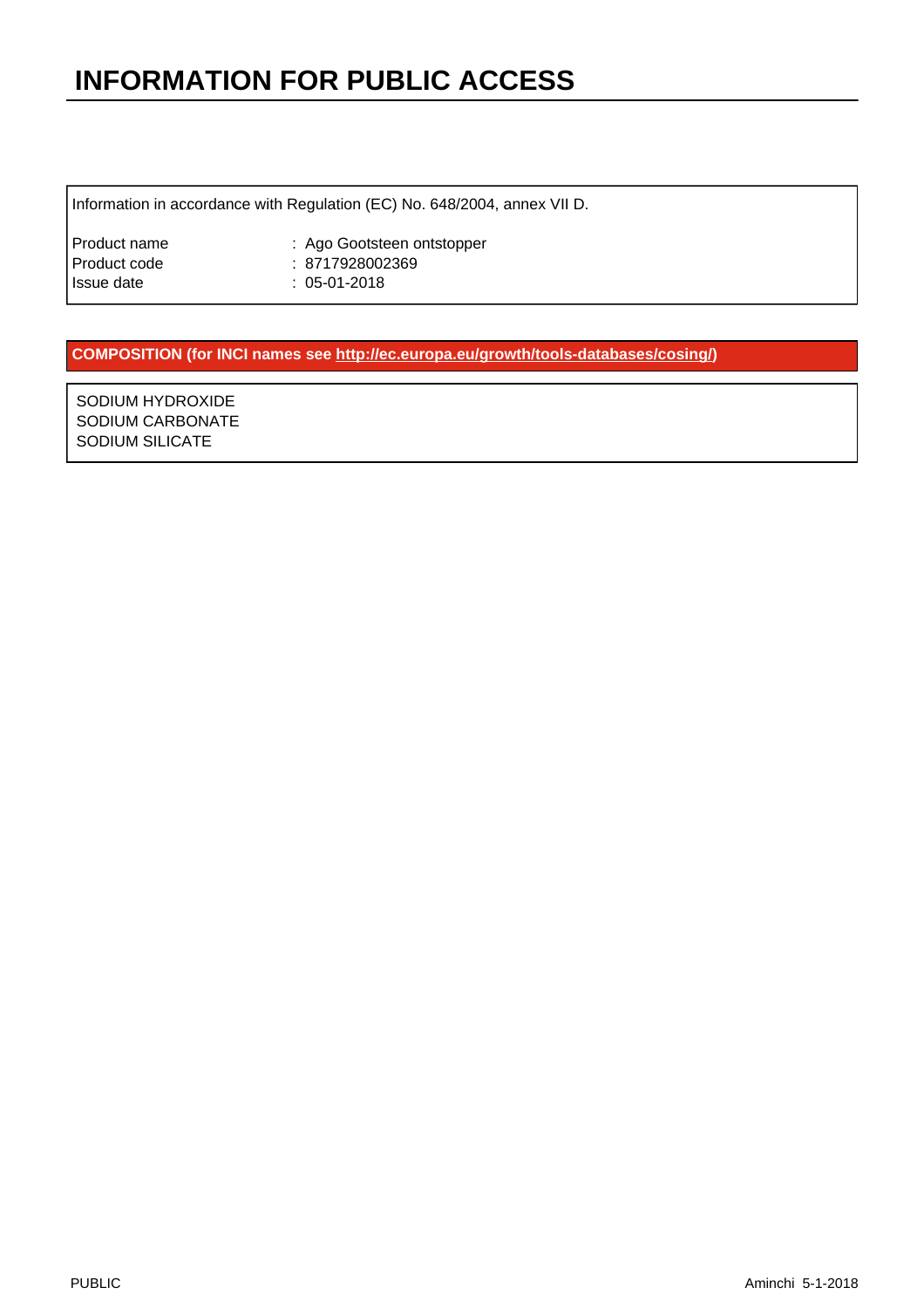Information in accordance with Regulation (EC) No. 648/2004, annex VII D.

| Product name | : Ago Houten- en laminaatvloeren - Vochtige verzorgings- en reinigingsdoekjes |
|--------------|-------------------------------------------------------------------------------|
| Product code | : 8717928078050                                                               |
| Issue date   | : 09-01-2018                                                                  |

#### **COMPOSITION (for INCI names see [http://ec.europa.eu/growth/tools-databases/cosing/\)](http://ec.europa.eu/growth/tools-databases/cosing/)**

AQUA ALCOHOL isooctyl palmitate POLYSORBATE 20 PERFUME METHYLCHLOROISOTHIAZOLINONE, METHYLISOTHIAZOLINONE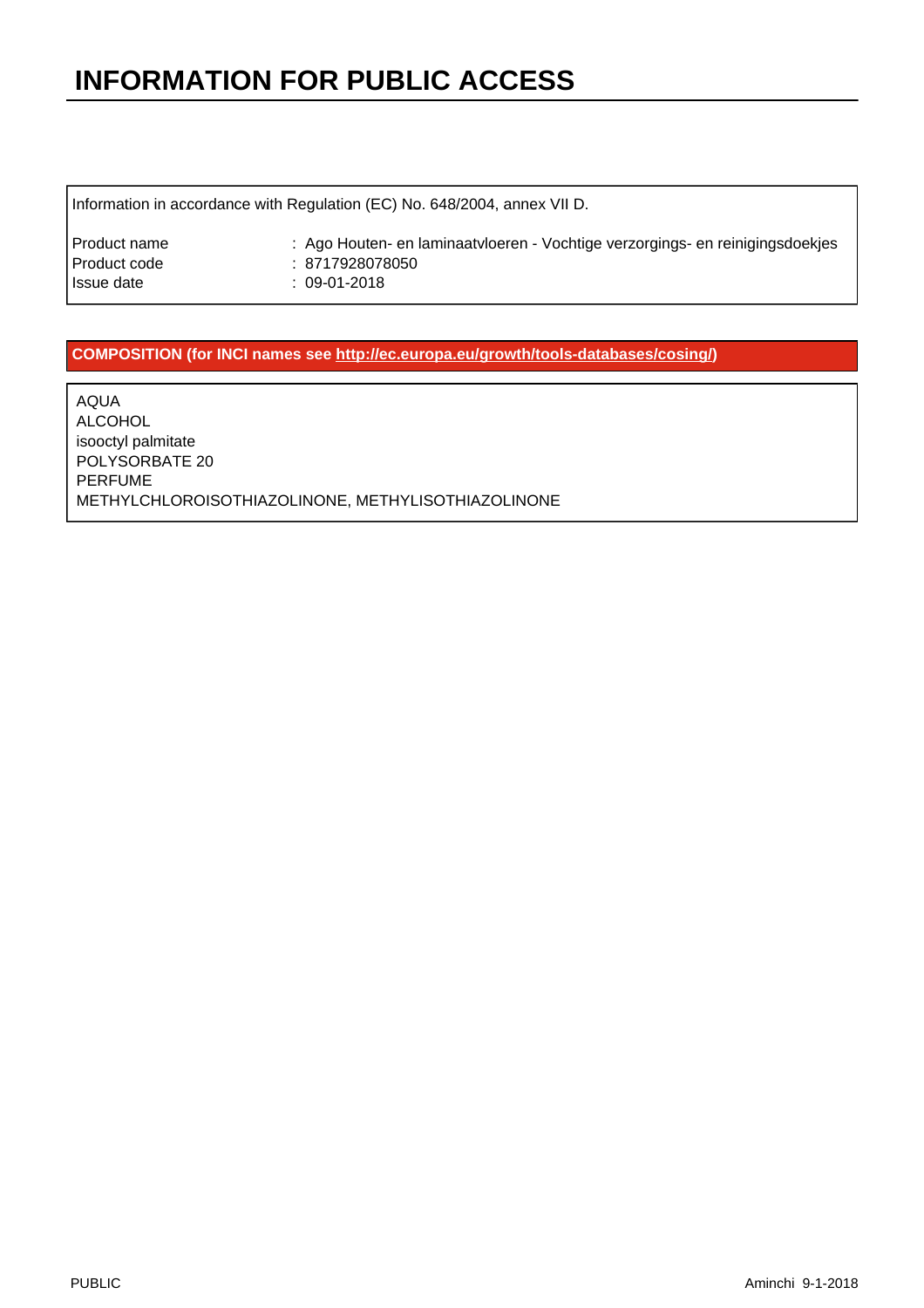Information in accordance with Regulation (EC) No. 648/2004, annex VII D.

| Product name | : Ago Koffiepadmachine Ontkalker |
|--------------|----------------------------------|
| Product code | : 8717928009542                  |
| Issue date   | $: 05-01-2018$                   |

#### **COMPOSITION (for INCI names see [http://ec.europa.eu/growth/tools-databases/cosing/\)](http://ec.europa.eu/growth/tools-databases/cosing/)**

CITRIC ACID SODIUM BICARBONATE EDTA SODIUM POLYACRYLATE SODIUM LAURYL SULFATE PVP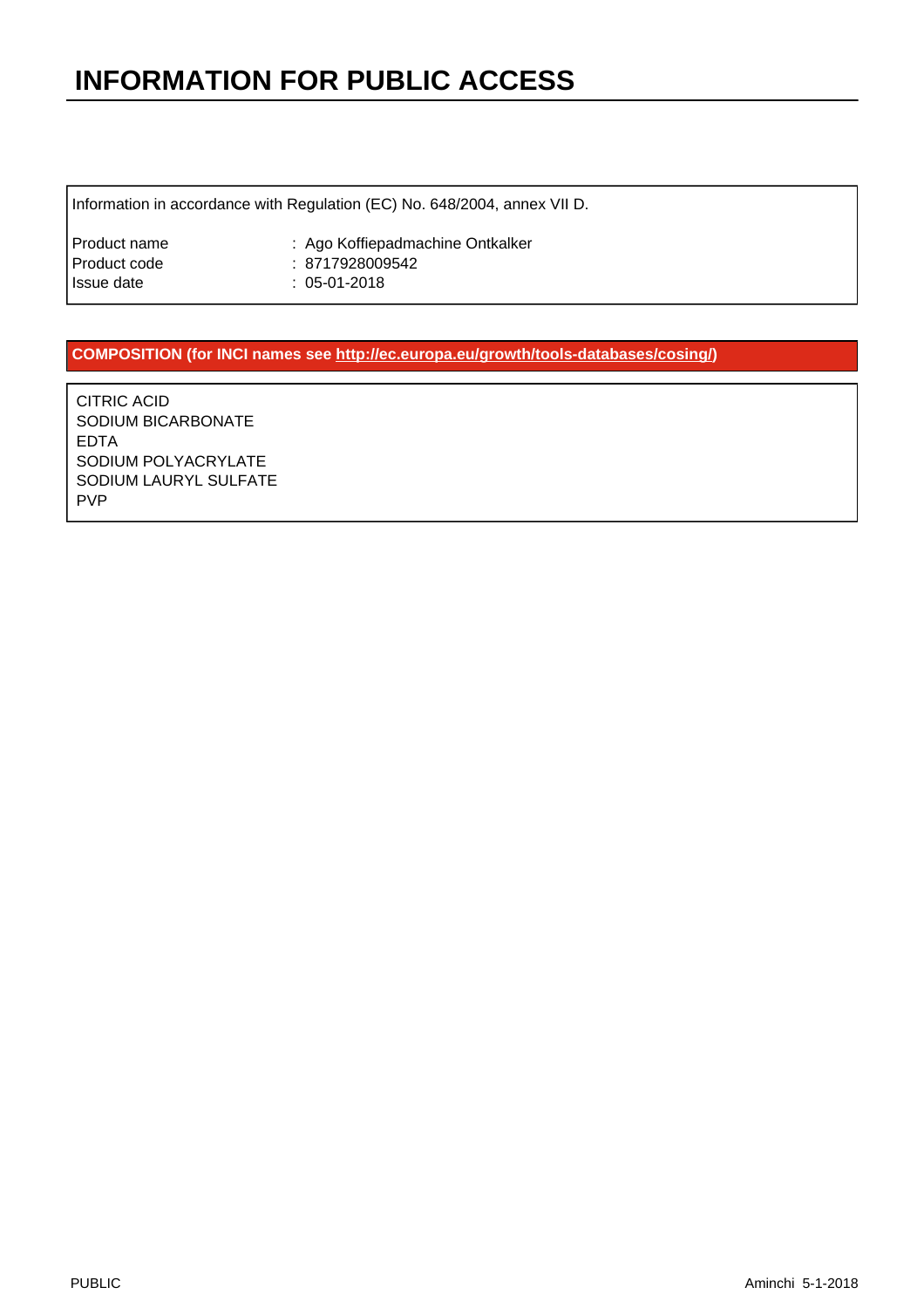Information in accordance with Regulation (EC) No. 648/2004, annex VII D.

| Product name | : Ago Lederen oppervlakken - Vochtige verzorgings- en reinigingsdoekjes |
|--------------|-------------------------------------------------------------------------|
| Product code | : 8717928078043                                                         |
| Issue date   | : 09-01-2018                                                            |

#### **COMPOSITION (for INCI names see [http://ec.europa.eu/growth/tools-databases/cosing/\)](http://ec.europa.eu/growth/tools-databases/cosing/)**

AQUA GLYCERIN isooctyl palmitate POLYSORBATE 20 PERFUME METHYLCHLOROISOTHIAZOLINONE, METHYLISOTHIAZOLINONE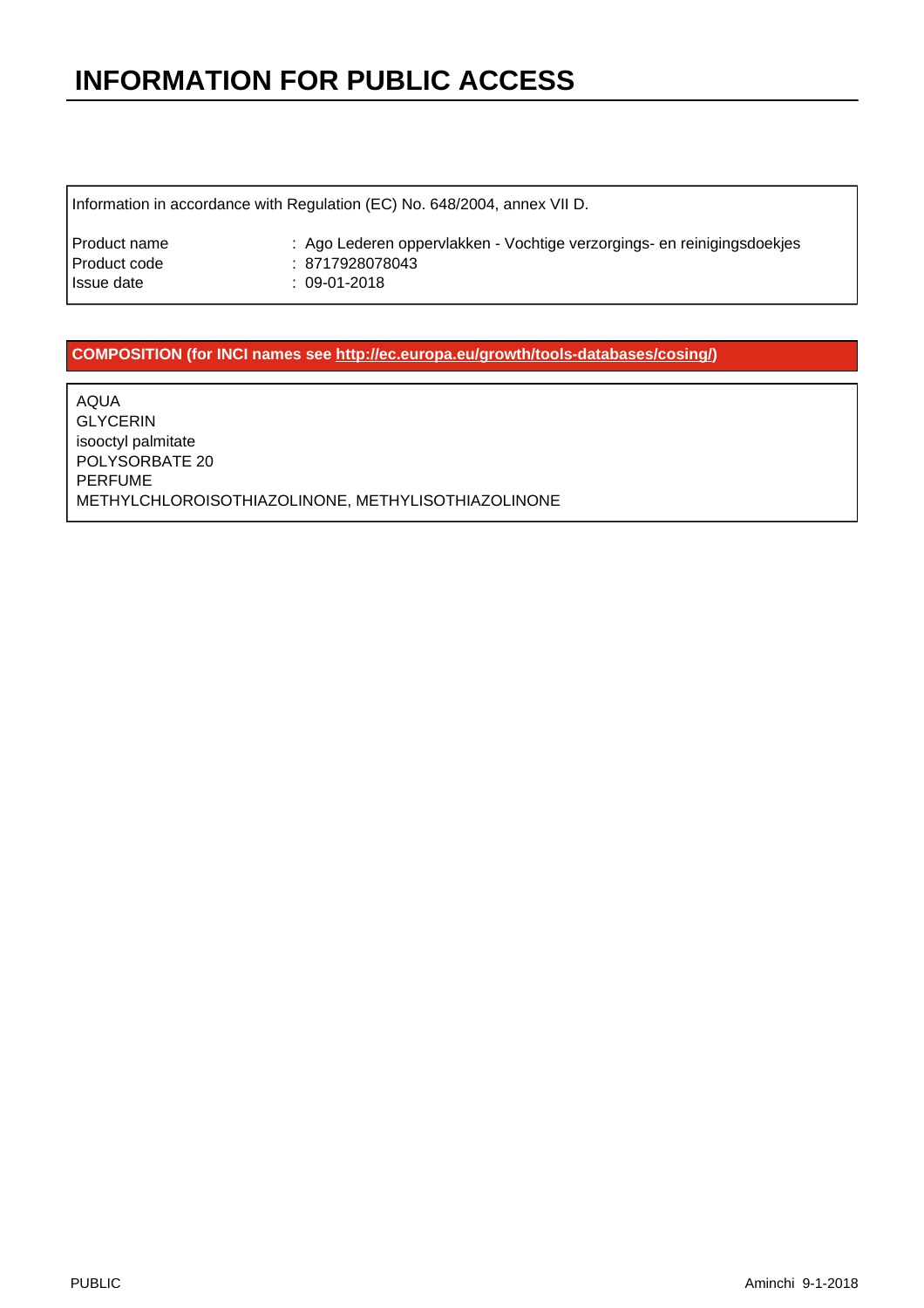Information in accordance with Regulation (EC) No. 648/2004, annex VII D.

| Product name | : Ago Ontkalkings tabletten |
|--------------|-----------------------------|
| Product code | : 8717928002352             |
| Issue date   | $: 05-01-2018$              |

#### **COMPOSITION (for INCI names see [http://ec.europa.eu/growth/tools-databases/cosing/\)](http://ec.europa.eu/growth/tools-databases/cosing/)**

CITRIC ACID SODIUM BICARBONATE SODIUM CITRATE SODIUM CARBONATE PEROXIDE SODIUM METASILICATE EDTA SODIUM POLYACRYLATE SODIUM LAURYL SULFATE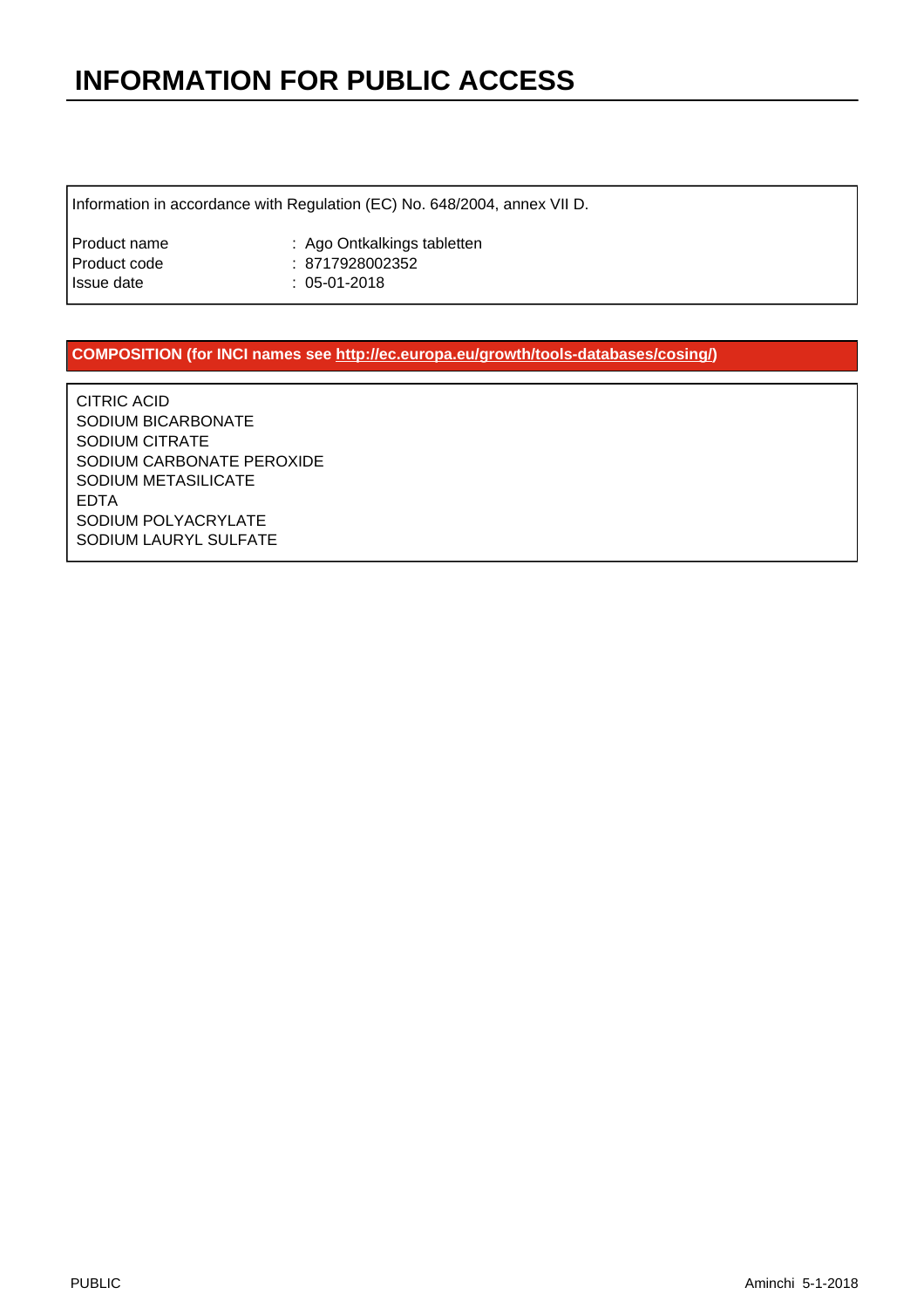Information in accordance with Regulation (EC) No. 648/2004, annex VII D.

| Product name | : Ago Ontkalkingstabletten |
|--------------|----------------------------|
| Product code | : 8717928002659            |
| Issue date   | $: 09-01-2018$             |

#### **COMPOSITION (for INCI names see [http://ec.europa.eu/growth/tools-databases/cosing/\)](http://ec.europa.eu/growth/tools-databases/cosing/)**

CITRIC ACID SODIUM CITRATE SODIUM POLYACRYLATE EDTA SODIUM LAURYL SULFATE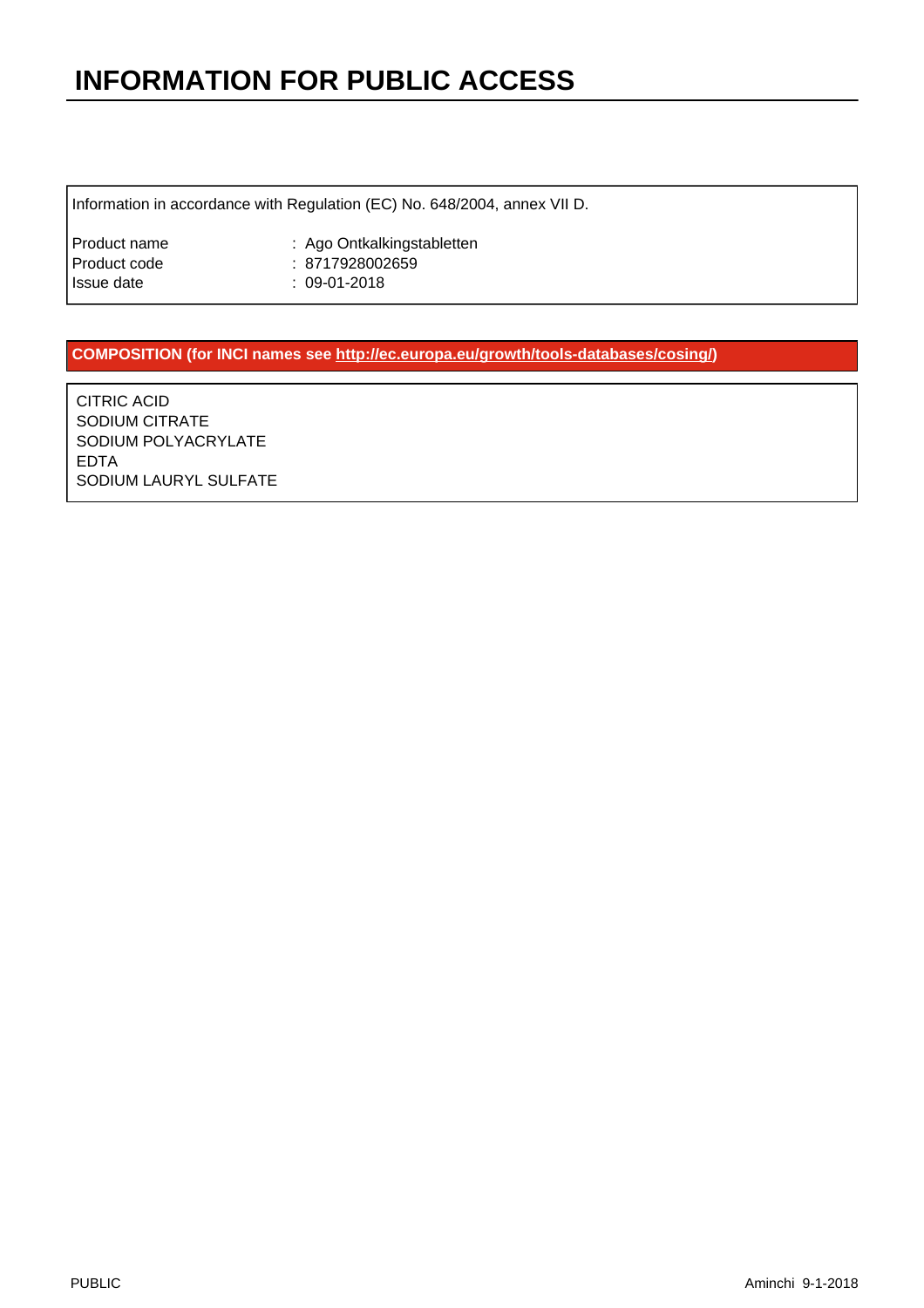Information in accordance with Regulation (EC) No. 648/2004, annex VII D.

| Product name | : Ago Strijkboutreiniger |
|--------------|--------------------------|
| Product code | : 8717928006121          |
| Issue date   | $: 05-01-2018$           |

#### **COMPOSITION (for INCI names see [http://ec.europa.eu/growth/tools-databases/cosing/\)](http://ec.europa.eu/growth/tools-databases/cosing/)**

AQUA ISOPROPYL ALCOHOL ALCOHOL DIMETHICONE LAURETH-9 TRIETHANOLAMINE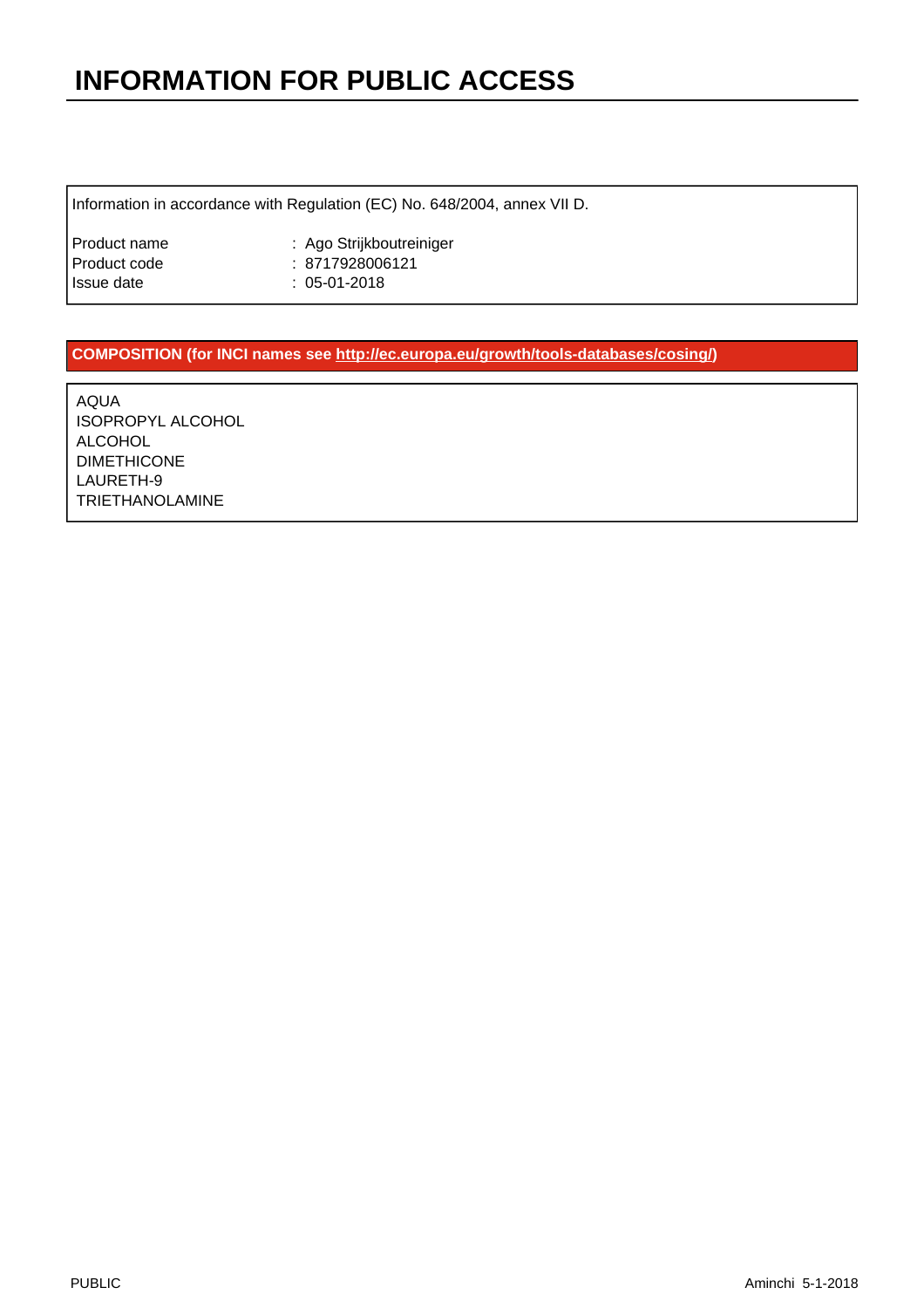Information in accordance with Regulation (EC) No. 648/2004, annex VII D.

| Product name | : Ago Tegel- en linoleumvloeren - Vochtige verzorgings- en reinigingsdoekjes |
|--------------|------------------------------------------------------------------------------|
| Product code | : 8717928078067                                                              |
| Issue date   | : 09-01-2018                                                                 |

#### **COMPOSITION (for INCI names see [http://ec.europa.eu/growth/tools-databases/cosing/\)](http://ec.europa.eu/growth/tools-databases/cosing/)**

AQUA ISOPROPYL ALCOHOL POLYSORBATE 20 PERFUME METHYLCHLOROISOTHIAZOLINONE, METHYLISOTHIAZOLINONE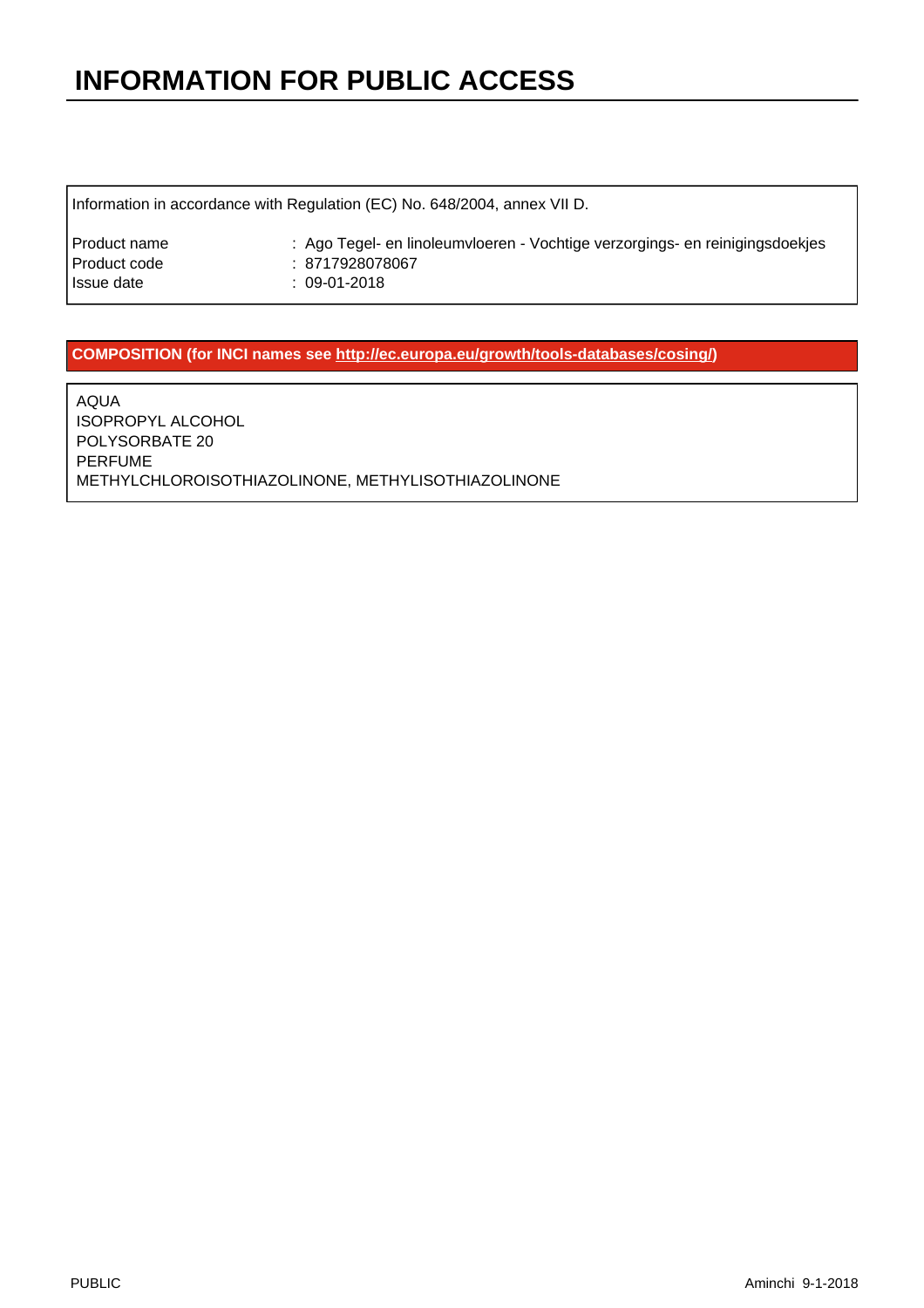Information in accordance with Regulation (EC) No. 648/2004, annex VII D.

| Product name | : Ago Toilet tabs Fresh |
|--------------|-------------------------|
| Product code | : 8717438084619         |
| Issue date   | $: 05-01-2018$          |

#### **COMPOSITION (for INCI names see [http://ec.europa.eu/growth/tools-databases/cosing/\)](http://ec.europa.eu/growth/tools-databases/cosing/)**

SODIUM SULFATE SODIUM LAURYL SULFATE SODIUM CARBONATE PALMITIC ACID COLOURING AGENTS PERFUME BENZYL BENZOATE GERANIOL LINALOOL